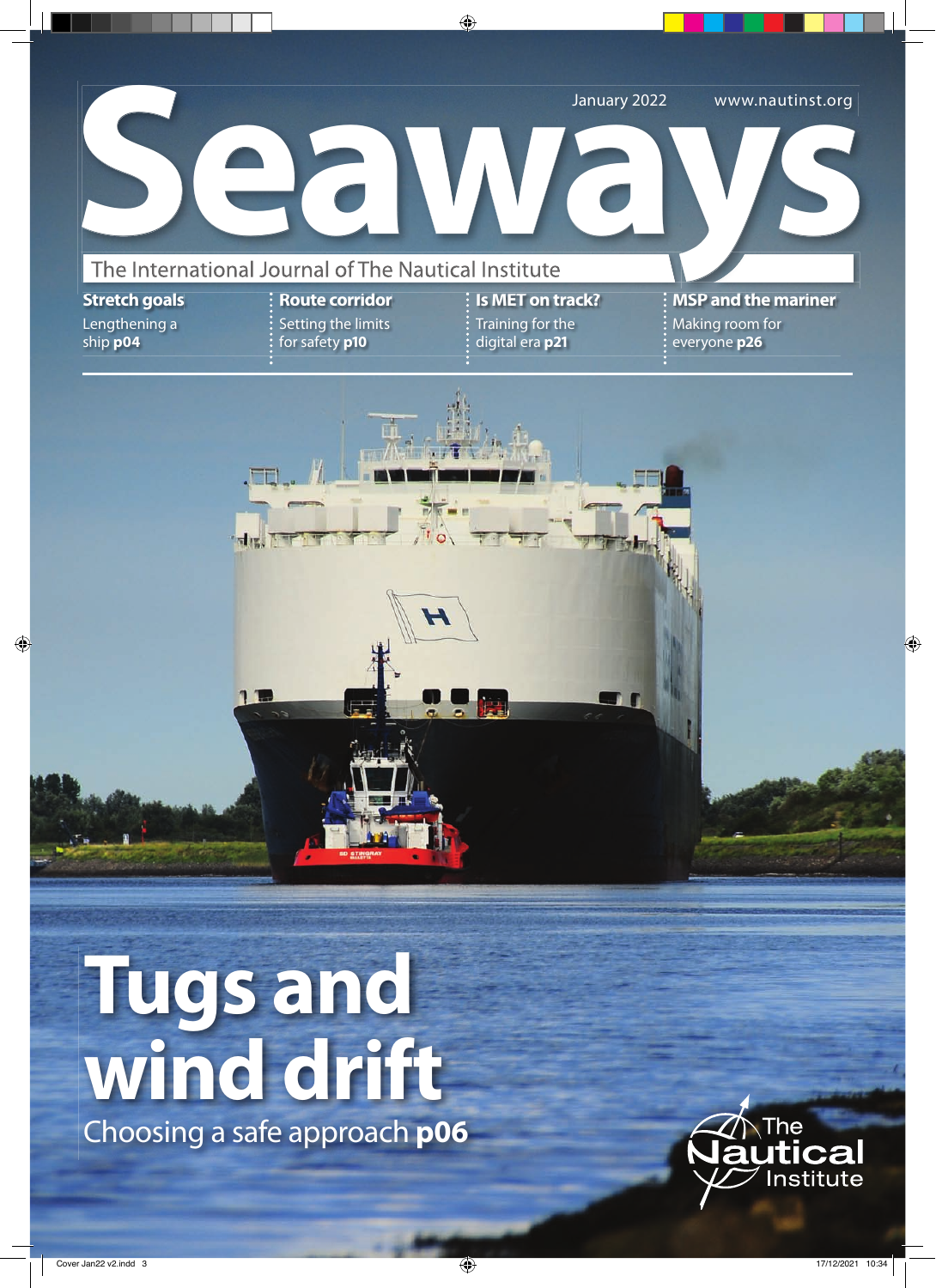# Are we on track?

Are we experiencing a XTE in our approach to maritime education and training?

**Sukhjit Singh** University of Gibraltar **Jillian Carson-Jackson** The Nautical Institute **Vivian Rambarath-Parasram**  The University of Trinidad and Tobago **Mikael Lind** Research Institutes of Sweden (RISE) **Wolfgang Lehmacher** Anchor Group **Richard T Watson** University of Georgia **Sandra Haraldson** RISE **Omar Frits Eriksson** The IALA World-Wide Academy

<sup>c</sup> ross Track Error (XTE or off course) is the distance that vessel<br>is off the course either to port or starboard. It is usually caused<br>by drift due to environmental factors. Those involved in<br>maritime operation will unde *is off the course either to port or starboard. It is usually caused by drift due to environmental factors. Those involved in maritime operation will understand how important it is to be aware of XTE, as it is at the core of corrective action."*  $\ddot{\phantom{0}}$ 

The maritime industry is experiencing a paradigm shift, operating in an ever changing environment influenced by digitalisation and decarbonisation. Technological developments, particularly the new digital technologies and 'Industry 4.0', also known as the fourth industrial revolution, are rapidly reshaping the maritime industry. As the industry responds to this shift, are we experiencing a XTE in our approach to maritime education and training?

Over time, knowledge that has been useful gradually loses close ties to practice as it becomes more tightly integrated with a body of scientific knowledge – a process that is known as 'academic drift'. Monitoring academic drift is critical to ensuring the skills of maritime professionals are aligned with the changing needs of the industry. Maritime Education and Training (MET) must evolve to provide training, and retraining, that is relevant to practice.

# **The changing maritime scene**

The ongoing pandemic has highlighted the indispensable role that the maritime industry plays in the global economy. Seafarers are at the heart of shipping and are the critical element in operating today's modern and technologically sophisticated ships safely and efficiently. Maritime shipping operates in a complex eco-socio-technical environment, with stringent international regulations that reacts to economic, political, and socially variable conditions.

Safety of navigation services provided by authorities are becoming more digital and complex in their nature. New skills are needed both to consume and to provide such services, which may include highly automated and intelligent aids to navigation and vessel traffic services.

In its Industry Digitalisation Index, Morgan Stanley identified maritime transport as a 'laggard sector'. Recent regulatory and sustainability demands have provided the momentum to fully embrace digital transformation. Within the constructs of global trade, the interactions of producers, manufacturers and consumers are in flux, and consequently, the expectations of maritime shipping are changing.

However, the traditional structured and measured approach of implementing technologies is no longer able to keep pace with the rate of change. This change creates a need for new skills and competencies for maritime professionals – both afloat and ashore. As the IMO explains, shipping requires a quality, motivated and appropriately skilled labour force to thrive, and therefore, requires revision and alignment of the education and training of seafarers to meet the changing requirements. MET must provide appropriate knowledge and expertise to create a 'future ready' maritime workforce to meet the needs of diverse stakeholders (see below).



**Figure 1: Diverse Maritime Workforce stakeholders**

The emerging global maritime landscape is characterised by an enhanced degree of interaction and synchronisation among the multiple players engaged in the self-organised ecosystem of maritime transports. The performance of port community systems largely depends on the capacity, collaboration, and participation of the port community members and on the collaboration of the carriers.

# **Maritime education is evolving**

Augmented reality, artificial intelligence, autonomous operations, and big data are becoming part of maritime operations. Traditionally, MET institutes cater to the requirements of the STCW regulations when developing curricula, focusing on the delivery of IMO Model Courses. The STCW Convention and Code (as amended) sets out the current international benchmark for the training and education of seafarers. The 2010 Manila amendments to the STCW Convention and Code marked a major revision aimed at bringing the Convention and Code up to date with recent and foreseeable developments. However, the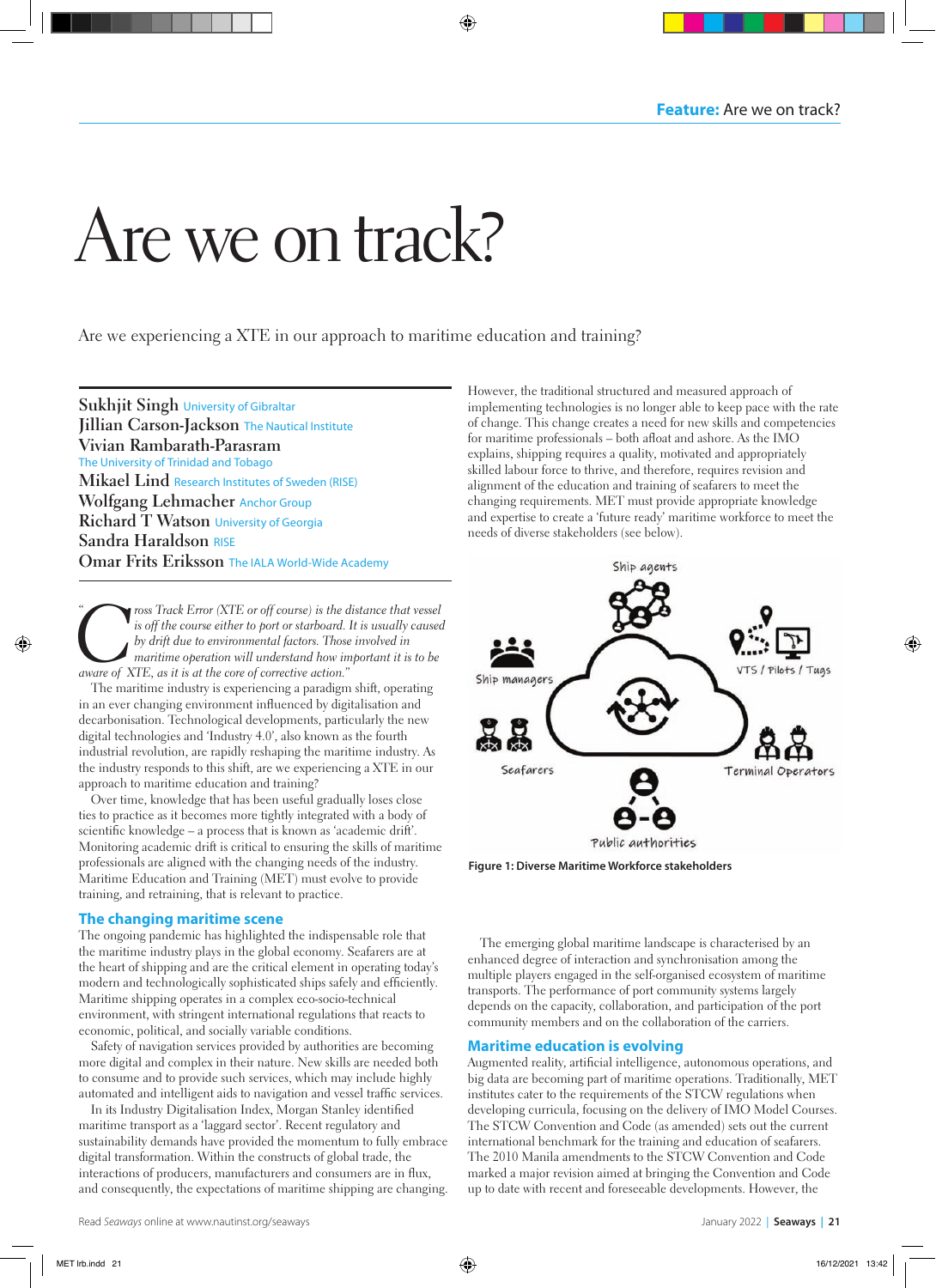pace of operational and technological advances in maritime operations continues to accelerate. Ships, ports and logistics hubs have become sophisticated sensor hubs and data generators. The ship and shore now digitally interact in real time. While compliance with STCW standards is essential, the industry's diverse stakeholders need maritime education and training that aligns with these ongoing technological changes and raises the industry's capital productivity.

Changing technology and customer expectations requires an MET course correction. Traditional curriculum design influenced by the technological integration needs to reflect, and be inspired by, the ongoing innovation in the industry. The use of simulators in maritime education and training, for instance, has been an essential component for developing seafarer skills and competencies for decades. Emerging immersive technologies, such as virtual reality (VR) and augmented reality (AR) create new and exciting possibilities for maritime training.

Digitalisation and automation are transforming the shipping sector. Ships, ports and maritime logistics are increasingly data enabled and need a work force that can use data analytics to turn data streams into information for enhanced decision making. Employees at all levels need new competencies to effectively manage a digitally enabled sustainable transport system.

## **A curriculum for the future**

The theme of maritime informatics is uniting practitioners and academics to jointly contribute towards upgrading the human capital required by an increasingly digital industry. Environmental and technological changes demand a series of perspective transitions to training, as depicted in the diagrams on the opposite page.

## **Developing economies**

A significant percentage of the world's seafarers come from the developing economies. Due to the lack of institutional infrastructure and capacity, MET institutions in these economies struggle to meet even existing standards. It is imperative to address this lack of capability along with ensuring that knowledge transfers are nurtured through multilateral relationships that cross the digital divide. There are opportunities to develop cooperative endeavours, making effective use of tools and technology to close the existing gap. It is time to facilitate a truly global digital revolution in the maritime sector to build a maritime workforce that has the skill set to embrace the range of environmental, social, and technological developments.

#### **Education in transition**

The world's maritime educational institutions need to respond to the current eco-socio-technical disruptions by producing relevant, industry-ready graduates with 'future ready' skill sets. Training must evolve to be cognizant of the impacts of the fourth industrial revolution on the maritime industry and the role of MET in enabling the adoption and implementation of relevant technology and addressing new expectations. Harnessing these capabilities is critical to deliver digitalised and decarbonised future-ready ships and ports. Revolutions are an abrupt change in past practices, and we assert that the maritime sector's future will be determined by its willingness to redirect the course of established MET patterns to get on track for a productive future.

*A fully referenced version of this article is available on request from editor@nautinst.org*

## **About the authors**

**Captain Sukhjit Singh** is an experienced master mariner and applied researcher with over 25 years in the shipping industry and maritime sector. He is also current Head of School (Maritime Science) at the University of Gibraltar and supports various international capacity building projects as a technical expert.

**Jillian Carson-Jackson** is an experienced navigation officer, maritime professional and author of 'The Simulation Instructor's Handbook' (published by The Nautical Institute). She is active in both training and digital developments with a focus on evolving online training opportunities and digital data developments for the maritime industry.

**Vivian Rambarath-Parasram** is an Attorney at Law with over 25 years' experience in maritime law, international environmental law, corporate governance and commercial law. She has been affiliated with The University of Trinidad and Tobago since 2007 and is currently heading the Centre for Maritime and Ocean Studies.

**Mikael Lind** is the world's first Professor of Maritime Informatics and is engaged at Chalmers, Sweden, and is also Senior Strategic Research Advisor at Research Institutes of Sweden (RISE). He serves as an expert for World Economic Forum, Europe's Digital Transport Logistic Forum (DTLF), and UN/CEFACT. He is the co-editor of the first book on maritime informatics and the follow-up book recently published by Springer.

**Wolfgang Lehmacher** is operating partner at Anchor Group. The former head of supply chain and transport industries at the World Economic Forum and President and CEO Emeritus of GeoPost Intercontinental, he is also an advisory board member of The Logistics and Supply Chain Management Society, ambassador of

The European Freight and Logistics Leaders' Forum, and founding member of the thinktanks Logistikweisen and NEXST.

**Richard Watson** is a Regents Professor and the J. Rex Fuqua Distinguished Chair for Internet Strategy at the University of Georgia. He is a former President of the Association for Information Systems and was awarded its highest honor, a LEO, for his achievements in information systems.

**Sandra Haraldson** is Senior Researcher at Research Institutes of Sweden (RISE) and has driven several initiatives on digital collaboration, multi-business innovation, and sustainable transport hubs, such as the concept of Collaborative Decision Making (e.g. PortCDM, StationCDM, YardCDM) enabling parties in transport ecosystems to become coordinated and synchronised by digital data sharing.

**Omar Frits Eriksson** has over 30 years' experience of working with safety of navigation. He is the Dean of the IALA World-Wide Academy and deputy Secretary-General of IALA, which provides model courses for Aids to Navigation managers and VTS training.

**Illustrations:** Sandra Haraldson